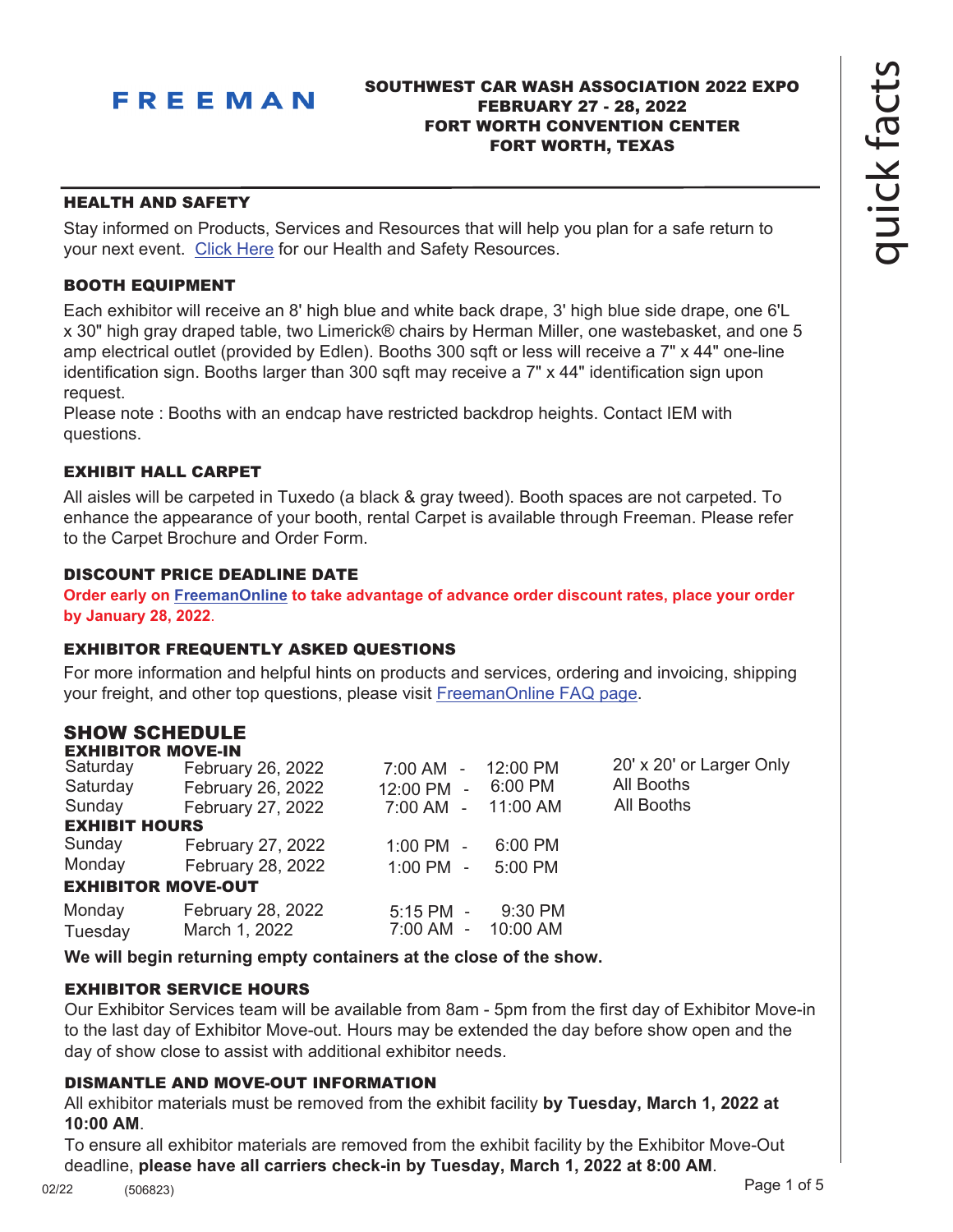# POST SHOW PAPERWORK AND LABELS

Our Exhibitor Support Department will gladly prepare your outbound Material Handling Agreement and labels in advance. Complete the Outbound Shipping form and your paperwork will be available at show site. Be sure your carrier knows the company name and booth number when making arrangements for shipping your exhibit at the close of the show.

#### EXCESSIVE TRASH AND BOOTH ABANDONMENT

Any excessive trash which consists of display materials, carpet, padding, crates and/or pallets will be disposed of and charged both a handling fee and disposal fee during move-in. Excessive booth materials and/or literature left in the booth at the end of the published exhibitor move-out that is not labeled for an outbound shipment will be considered abandoned and deemed as trash. The exhibitor will be charged for the removal and disposal of these items. Charges may include Installation & Dismantle Labor, Forklift/Rigging Labor, and/or Dumpster Fee. Please call our Exhibitor Support Department at (888) 508-5054 for a quote.

# SERVICE CONTRACTOR CONTACTS / INFORMATION:

# FREEMAN

(888) 508-5054 ExhibitorSupport@freeman.com

## FREEMAN EXHIBIT TRANSPORTATION

(800) 995-3579 Toll Free US & Canada or +1 (512) 982-4187 or +1 (817) 607-5183 Local & International Shipping Services or fax +1 (469) 621-5810 or email exhibit.transportation@freeman.com

#### FREEMAN ONLINE®

**Take advantage of discount pricing by ordering online at [FreemanOnline](https://www.freemanco.com/store?utm_source=Forms&utm_medium=PDF) by January 28, 2022.** Using the enhanced Freeman Online, you will enjoy easy access to added features and functions as well as the high caliber of Freeman services you've come to expect - **before, during** and **after** your show.

To place online orders you will be required to enter your unique Username and Password. If this is your first time to use Freeman Online, click on the "**Create an Account**" link. To access Freeman Online without using the email link, visit [FreemanOnline](https://www.freemanco.com/store?utm_source=Forms&utm_medium=PDF).

If you need assistance with Freeman Online please call Exhibitor Support at (888) 508-5054 Toll Free US & Canada or +1 (512) 982-4186 or +1 (817) 607-5000 Local & International.

## SHIPPING INFORMATION

Warehouse Shipping Address:

Exhibiting Company Name / Booth # **SOUTHWEST CAR WASH ASSOCIATION 2022 EXPO** C/O FREEMAN 5130 CASH RD DALLAS, TX 75247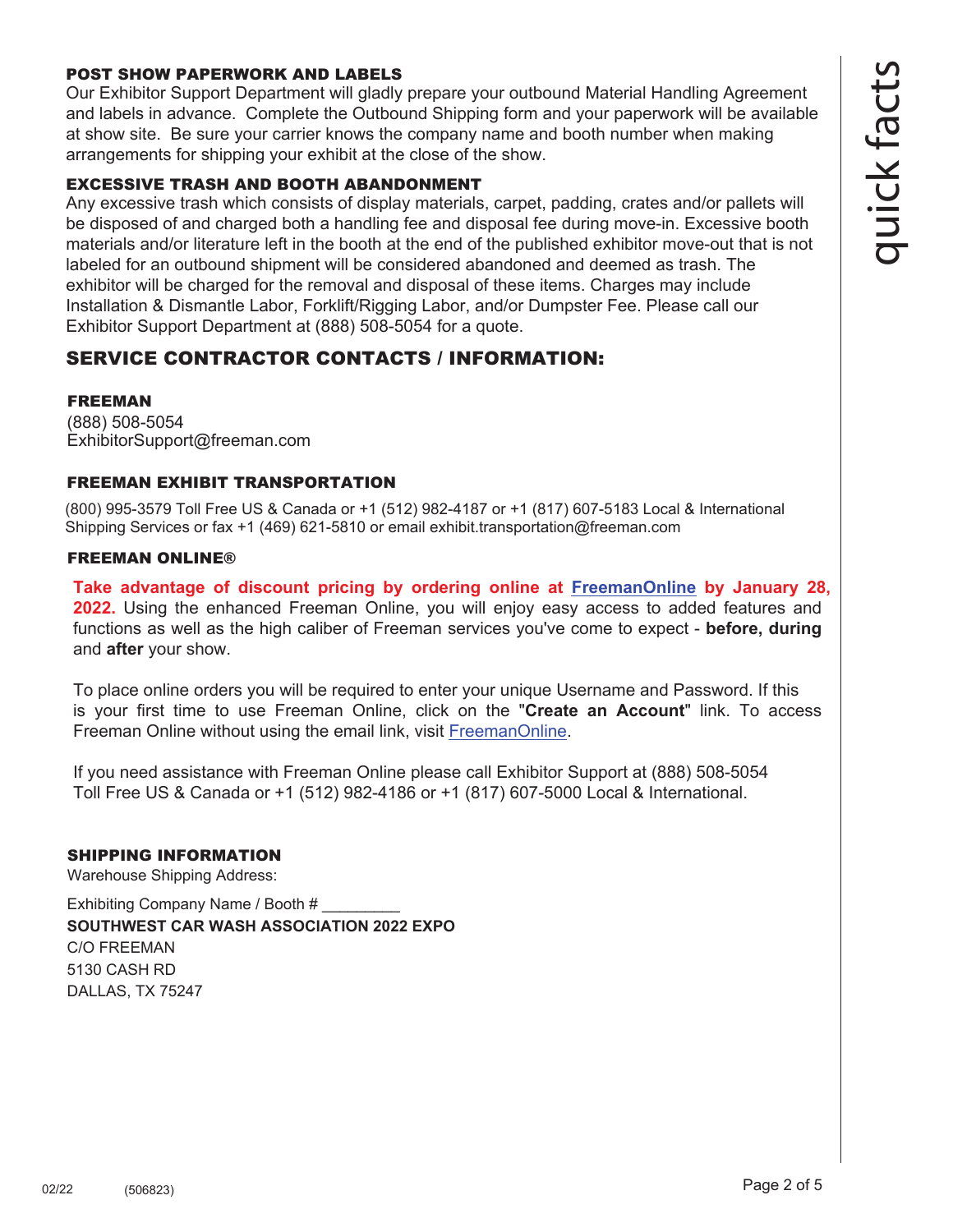Freeman will accept crated, boxed or skidded materials beginning Friday, January 28, 2022, at the above address. Material arriving after February 18, 2022 will be received at the warehouse with an additional after deadline charge. Please note that the Freeman Warehouse does not accept uncrated freight (loose, pad-wrapped material and/or unskidded machinery), COD shipments, hazardous materials, freight requiring refrigerated or frozen storage, a single piece of freight weighing more than 5,000 pounds or a single piece of freight beyond the dimensions of 108" H x 93" W. Warehouse materials are accepted at the warehouse Monday through Friday between the hours of 8:00 AM - 3:30 PM. Certified weight tickets must accompany all shipments. If required, provide your carrier with this phone number: (888) 508-5054.

Show Site Shipping Address:

Exhibiting Company Name / Booth # \_\_\_\_\_\_\_\_\_ **SOUTHWEST CAR WASH ASSOCIATION 2022 EXPO** C/O FREEMAN FORT WORTH CONVENTION CENTER 1201 HOUSTON ST, FORT WORTH, TX 761026490

Freeman will receive shipments at the exhibit facility beginning Saturday, February 26, 2022. Shipments arriving before this date may be refused by the facility. Any charges incurred for early freight accepted by the facility are the responsibility of the Exhibitor. Certified weight tickets must accompany all shipments. If required, provide your carrier with this phone number: (888) 508-5054.

**Please note: All materials received by Freeman are subject to Material Handling Charges and are the responsibility of the Exhibitor. This also applies to items not ordered through the Official Show Vendors. Refer to the material handling form for charges for the service.** 

Please be aware that disposal of exhibit properties is not included as part of your material handling charges. Please contact Freeman for your quoted rates and rules applicable to disposal of your exhibit properties.

PLEASE NOTE SPECIAL SCWA MATERIAL HANDLING OPTION FOR MACHINERY

Machinery Rate Guidelines:

To qualify for these rates the machinery cannot come in crates or skids.

The equipment must have lifting bars or eyes and either the exhibitor or the carrier for the exhibitor must supply their own straps/chains for unloading/loading.

Freeman will not accept uncrated machinery at the warehouse, only showsite.

The rates are based on each individual shipment - NOT the total weight of all shipments combined.

Rates are based on a sliding scale.

# HANGING SIGN RIGGING

Please note: you will find two forms in the kit for hanging sign labor. If you have a banner/sign that weighs 150 lbs or less, then use the Freeman hanging sign labor order form. If you have a sign that weighs more than 150 lbs or is motorized, has trussing, lighting, video, audio, scenic equipment or props, then refer to the Rigging info on the JSAV form.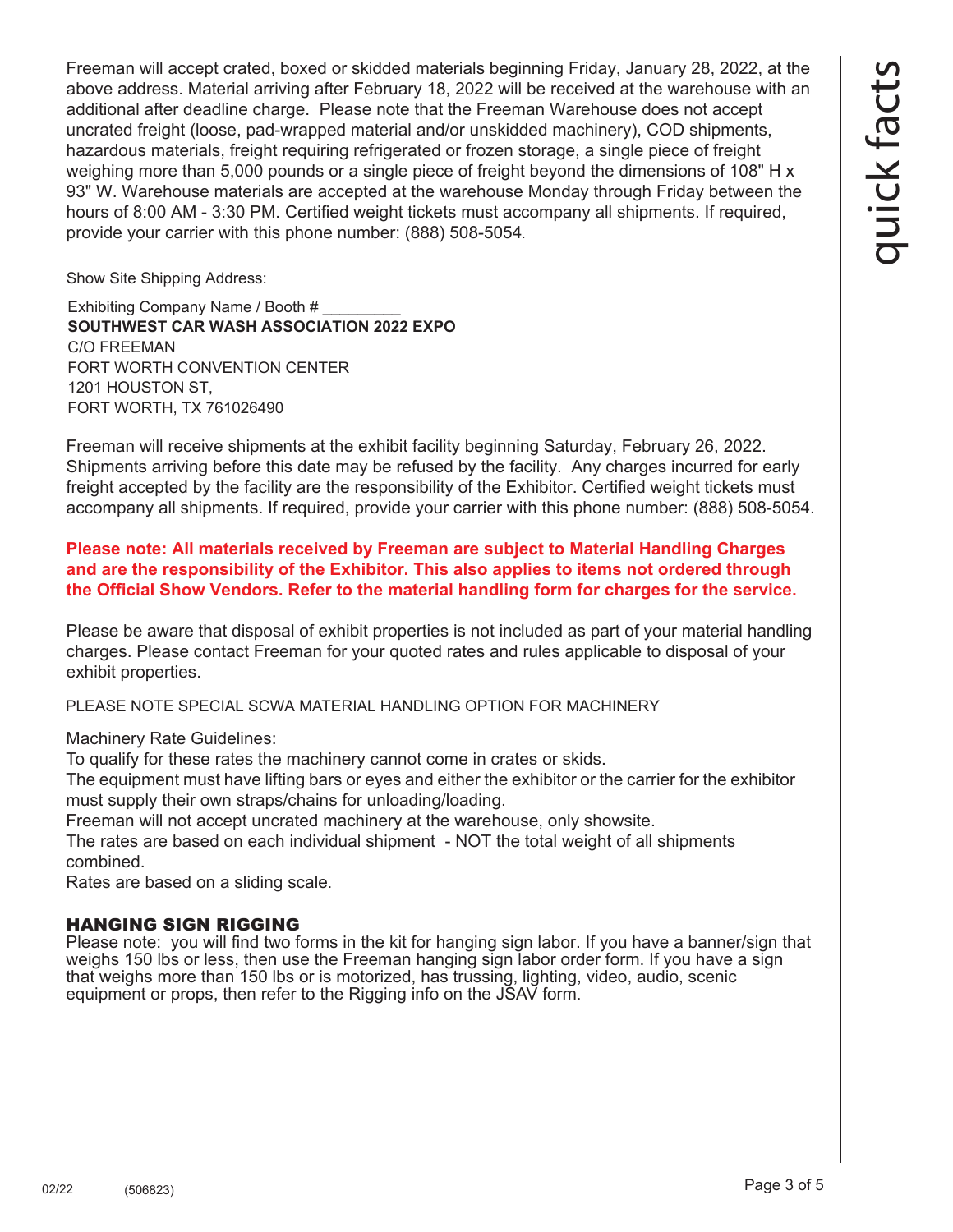quick fact  ${\boldsymbol{\mathsf{C}}}$ 

The Priority Empty Return service will be available to order on [Freeman Online](https://www.freemanco.com/store/index.jsp?utm_source=quickfacts&utm_campaign=discount) and at show site. More information can be found on [FOL.](https://www.freemanco.com/store/index.jsp?utm_source=quickfacts&utm_campaign=discount)

# PURCHASE TERMS

The Purchase Terms, as may be revised by Freeman without notice, apply to all orders submitted to Freeman for any goods or services. To review the current Purchase Terms, [click here](https://www.freemanco.com/store/purchase-terms?_ga=2.176437029.1419744130.1584226036-1715307741.1584226036&page=purchaseTerms)[.](https://www.freemanco.com/store/footerPages/footerPagesProfileFrame.jsp?page=purchaseTerms&_ga=2.176437029.1419744130.1584226036-1715307741.1584226036)

# ASSISTANCE

We want you to have a successful show. If we can be of assistance, please call our Exhibitor Support Department at (888) 508-5054.

# WE APPRECIATE YOUR BUSINESS!